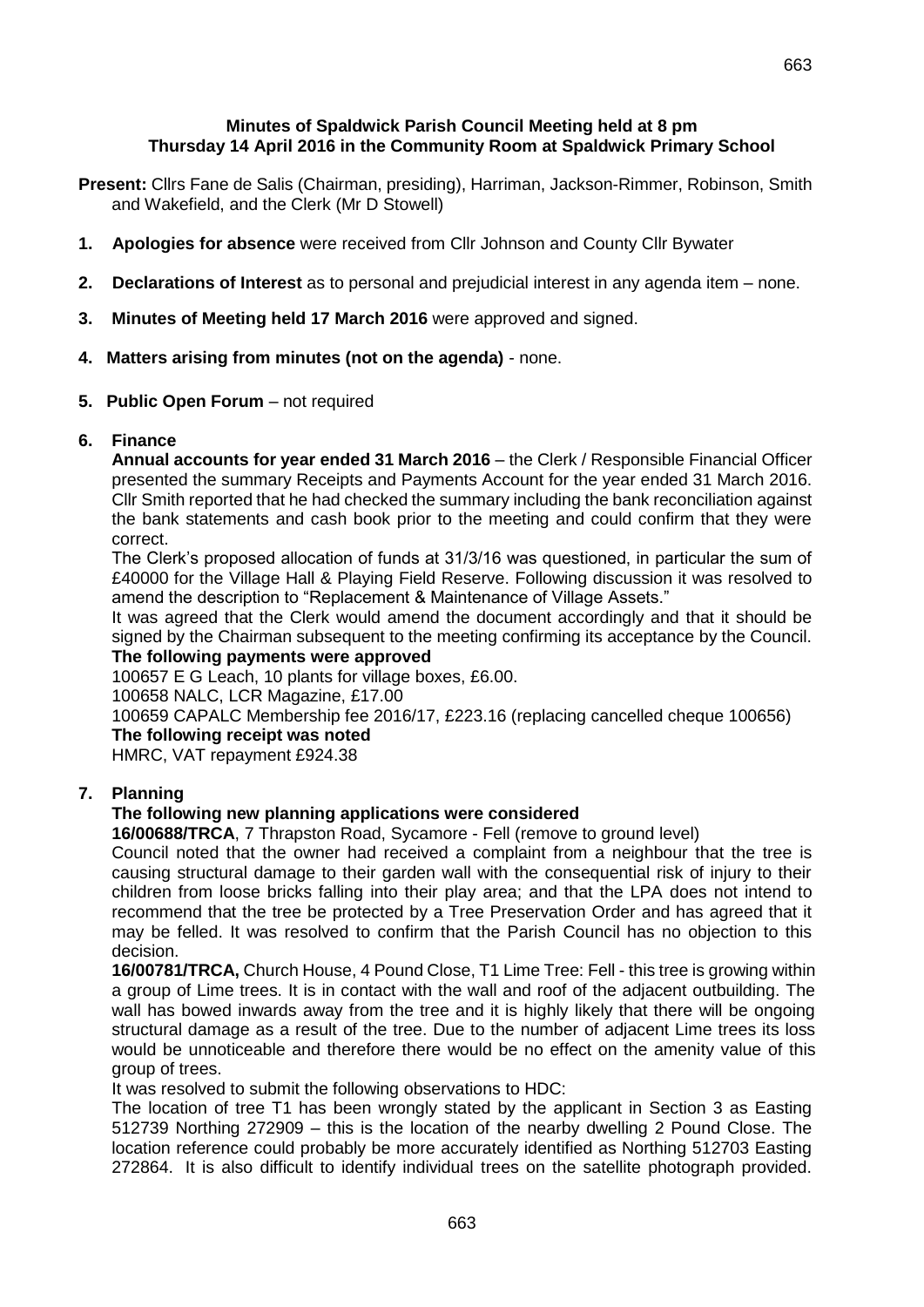However, assuming the narrative to be accurate, Spaldwick Parish Council has no objection to this work being carried out as it will reduce the risk of structural damage to the outbuilding whilst having no significant effect on the group of trees.

**16/00620/FUL**, 2 St James Gardens, First floor extension over double garage to plot 2,

It was resolved to submit the following observations to HDC:

1**.** Spaldwick Parish Council recommends **approval** because it will have no adverse effect on the neighbouring dwellings (existing or proposed) or on the surroundings including the Conservation Area.

2. It is noted that the site plans are in error as they show the electrical sub-station in the location proposed in Planning Application 1102077FUL, but in fact it has not been relocated and the permission expired in April 2015.

**The following applications determined by the Local Planning Authority were noted**

**16/00688/TRCA,** 7 Thrapston Road, Sycamore - Fell (remove to ground level) - work may proceed, it is not intended to apply for a TPO. (See new application above).

**16/00318/HHFUL,** 1 Mount Pleasant, Extension to side and rear of existing property – permission granted.

**The following development regarding a previous application was noted**

**15'02372/FUL,** Spaldwick Service Area – Exchange of comments between Environment Agency and the applicant's agent confirming that the requirement for information to demonstrate that the fuel tanks to be retained and any redundant tanks do not pose unacceptable risks to the environment.

## **8. Assets – Provision / Maintenance**

**To note updates on matters previously reported; to consider any further action regarding them; and to receive reports of any new problems.**

**Play Equipment Monthly Inspection Report 5 April 2016 -** The cushioned flooring beneath the climbing frame is loose with gaps between the tiles. One bolt missing and one bolt loose on suspended floor of climbing frame, floor still secure. The wooden steps of the climbing frame are slippery due to wear and weather, they could do with a coat of paint or preservative. Replacement steps to be considered, to comply with current safety standards. Cllr Robinson agreed to obtain a quotation for any necessary work.

**Proposed re-surfacing of playground** – Cllr Robinson reported that a second quotation has been received and that a third is expected to be available in time for the May meeting. **War Memorial** – Cllr Smith reported that, subject to confirmation at a meeting with the contractor that it fully meets the requirements, an acceptable quotation (£1800 + VAT) has been identified. This will support an application for a grant from the War Memorial Trust.

#### **9. Highways, footpaths, byways etc.**

**To note updates on matters previously reported; to consider any further action regarding them; and to receive reports of any new problems.**

**Gritting bin at Belton's Hill** – The Clerk will ensure that this is ordered and installed shortly.

- **10. Changes to bus routes arising from parking problems and retendering of subsidised services** – Information is still awaited from CCC regarding details of the successful bidder and the type of vehicle to be used, so that the exact route and stops can be discussed with a view to ensuring a satisfactory outcome for local residents.
- **11. Proposed conversion of Community Room to classroom** No update has been received following the letter of 4 March from the Board of Governors stating that no changes in use will take place pending clarification from HDC and CCC with regard to any specific conditions of use that were agreed in 1989.
- **12. Anglian Water Pollution Watch campaign**  It was resolved to work with AW to explore the general level of understanding of the sewerage network and its function; to identify the likely